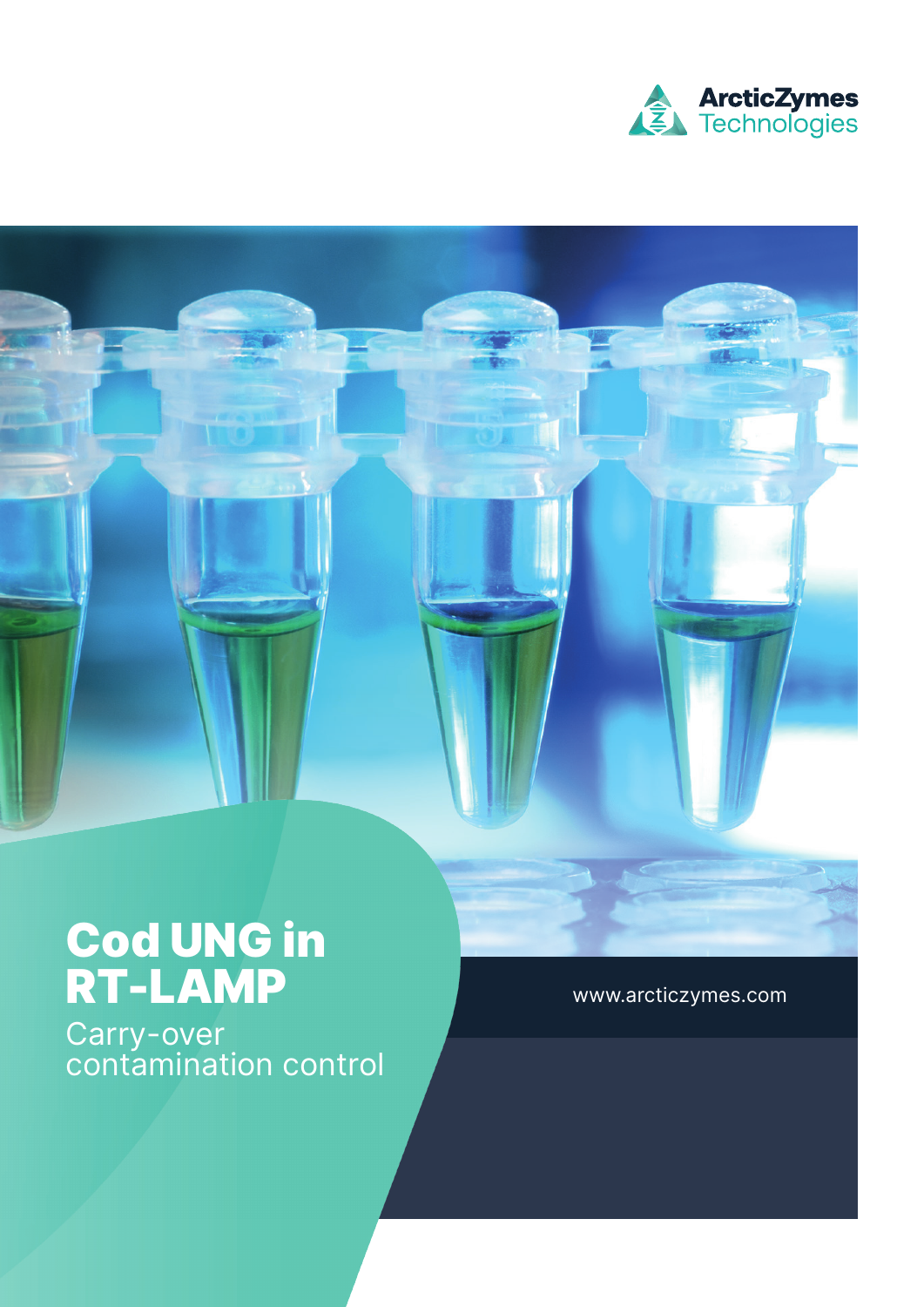## Removal of carry-over contamination in RT-LAMP

ArcticZymes Cod UNG is ideal for contamination control in RT-LAMP. One unit of Cod UNG per 30 µl reaction is sufficient for removing even high concentrations of carry-over contamination.

- $\sim$  Ensure that dNTP mixes containing dUTP were used in previous RT-LAMP experiments.
- Check that the RT-LAMP reaction is compatible with dUTP by running side-by-side reactions containing different ratios of dUTP to dUTP (100% dUTP, 90% dUTP, 80% dUTP and 0% dUTP).
- Add 1 U Cod UNG per 30 µl reaction in the RT-LAMP reaction mix, see suggested RT-LAMP reaction below. Prepare reaction mix on ice.
- Analyze your RNA at  $65^{\circ}$ C, no preincubation is necessary.

ArcticZymes Cod UNG is compatible with post-amplification analysis as it is **Additional information** completely and irreversibly inactivated at 55°C.

### Suggested RT-LAMP reaction

| <b>Component</b>                                                        | 1rxn (µl) | <b>Final Concentration</b>                      |
|-------------------------------------------------------------------------|-----------|-------------------------------------------------|
| IsoPol™ BST+ 10X Reaction Buffer Pack                                   | 3         | 1X                                              |
| dNTP mix (10 mM, dTTP replaced with dUTP)                               | 4.2       | 1.4 mM each                                     |
| MgSO <sub>4</sub> (100 mM)                                              | 1.2       | 4 mM (8 mM total) $*$                           |
| EvaGreen® Fluorescent DNA Stain, 100 µM                                 | 0.39      | $1.3 \mu M$                                     |
| IsoPol <sup>™</sup> BST+, 8 U/µl                                        | 1.2       | $0.32$ U/µl                                     |
| FIP + BIP 15 µM/each<br>F3 + B3 3.75 µM/each<br>$LF + LB$ 7.5 $µM/each$ | 1.6       | $0.8 - 1.6 \mu M$<br>$0.2 \mu M$<br>$0.4 \mu M$ |
| AMV-RT (21 U/µl)                                                        | 0.09      | $0.063$ U/µl                                    |
| ArcticZymes Cod UNG (5 U/µl)                                            | 0.2       | 1U (0.033 U/µl)                                 |
| PCR grade water                                                         | 13.12     | N/A                                             |
| RNA template                                                            | 5         | N/A                                             |
| <b>Final volume</b>                                                     | 30        |                                                 |

\*4mM contribution from the IsoPol™ BST+ 10X Reaction Buffer